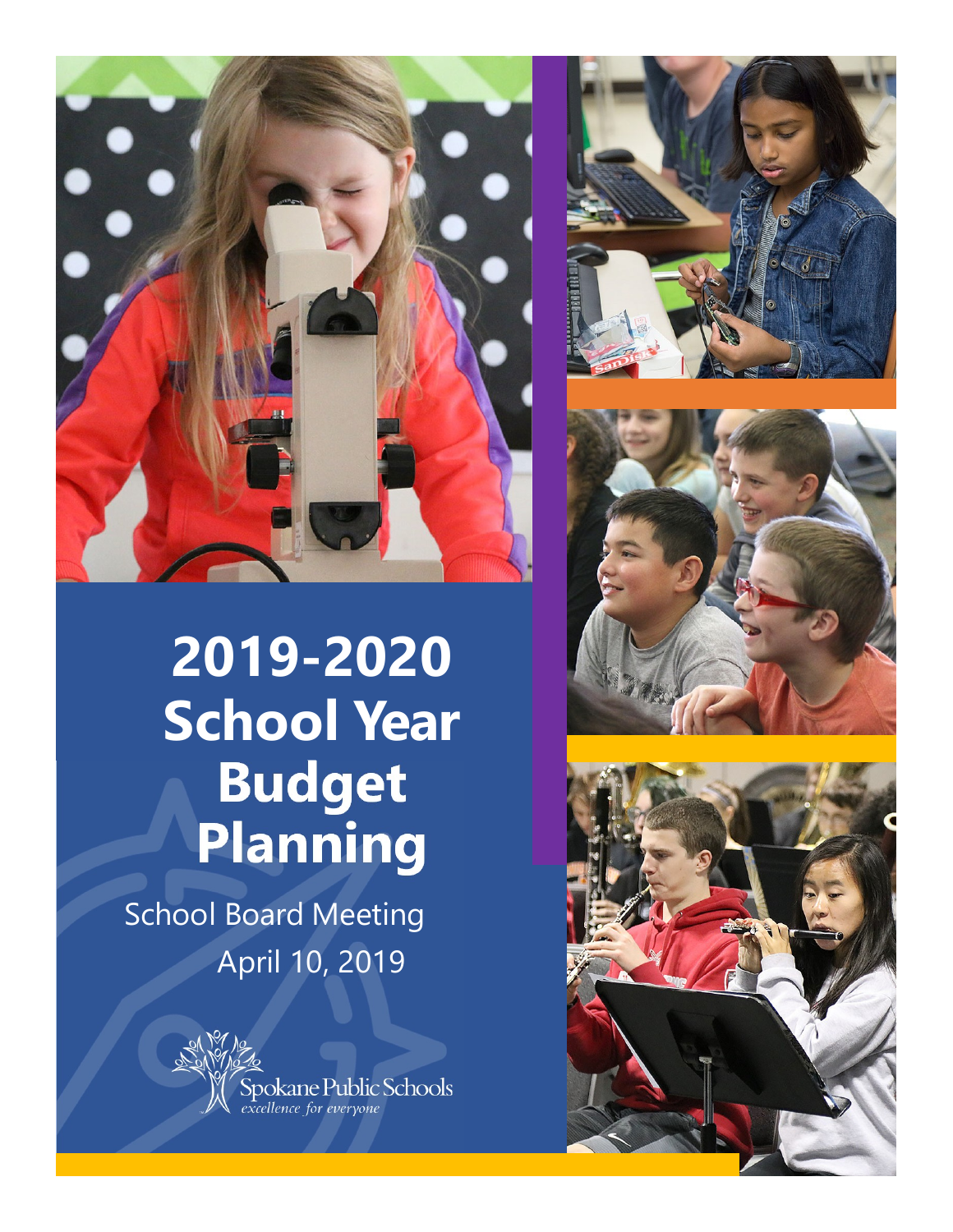### **Context for 2019-2020 Budget Development**

### **Context**

• Adjusting to the new state funding model has significantly changed our financial landscape

### **Impact**

• Reviewing and renewing priorities, confirming revenue sources and amounts, and re-evaluating expenses to continue our commitment to delivering educational excellence for everyone

### **Approach**

• Provide the educational experience students and families expect within our available resources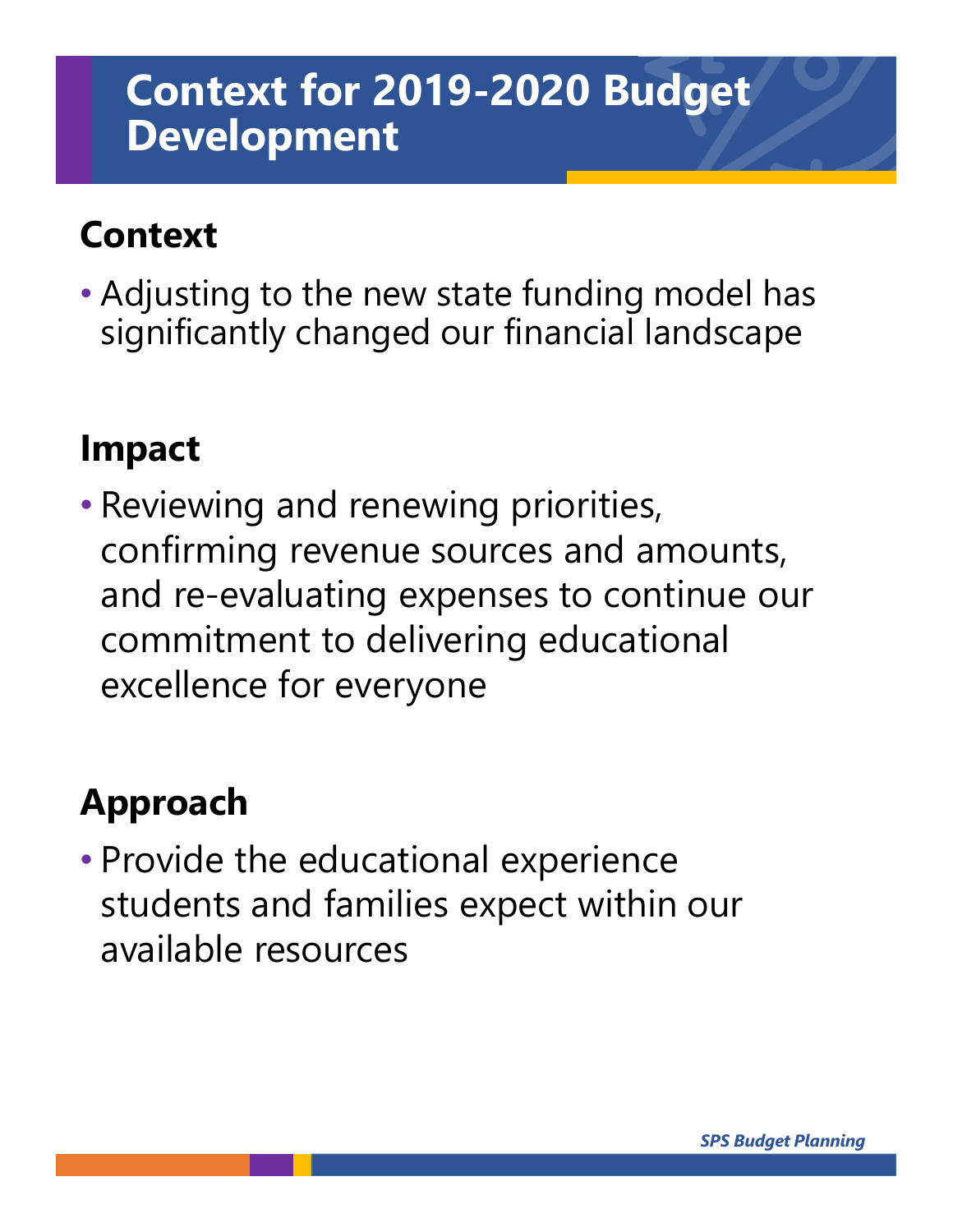## **Financial Overview**

### **Current Year Forecast – As of 2/28/2019**

- Initial projection reflects a positive budget variance accomplished through:
	- − Additional revenue from enrollment and higher transportation allocation and
	- − Spending controls and careful review of attrition and position replacements
- If projection holds, positive variance will restore current year budgeted use of fund balance

|                       |                   |                 |               | Favorable/ |
|-----------------------|-------------------|-----------------|---------------|------------|
|                       |                   | Projection      | (Unfavorable) |            |
| 2018-2019             | <b>Budget</b>     | as of 2/28/2019 |               | Variance   |
| <b>Revenues</b>       | \$452,421,585     | 452,852,641     |               | 431,056    |
| <b>Expenditures</b>   | 464, 966, 298     | 456,707,345     |               | 8,258,953  |
| <b>Net Operations</b> | \$ (12, 544, 713) | (3,854,704)     |               | 8,690,009  |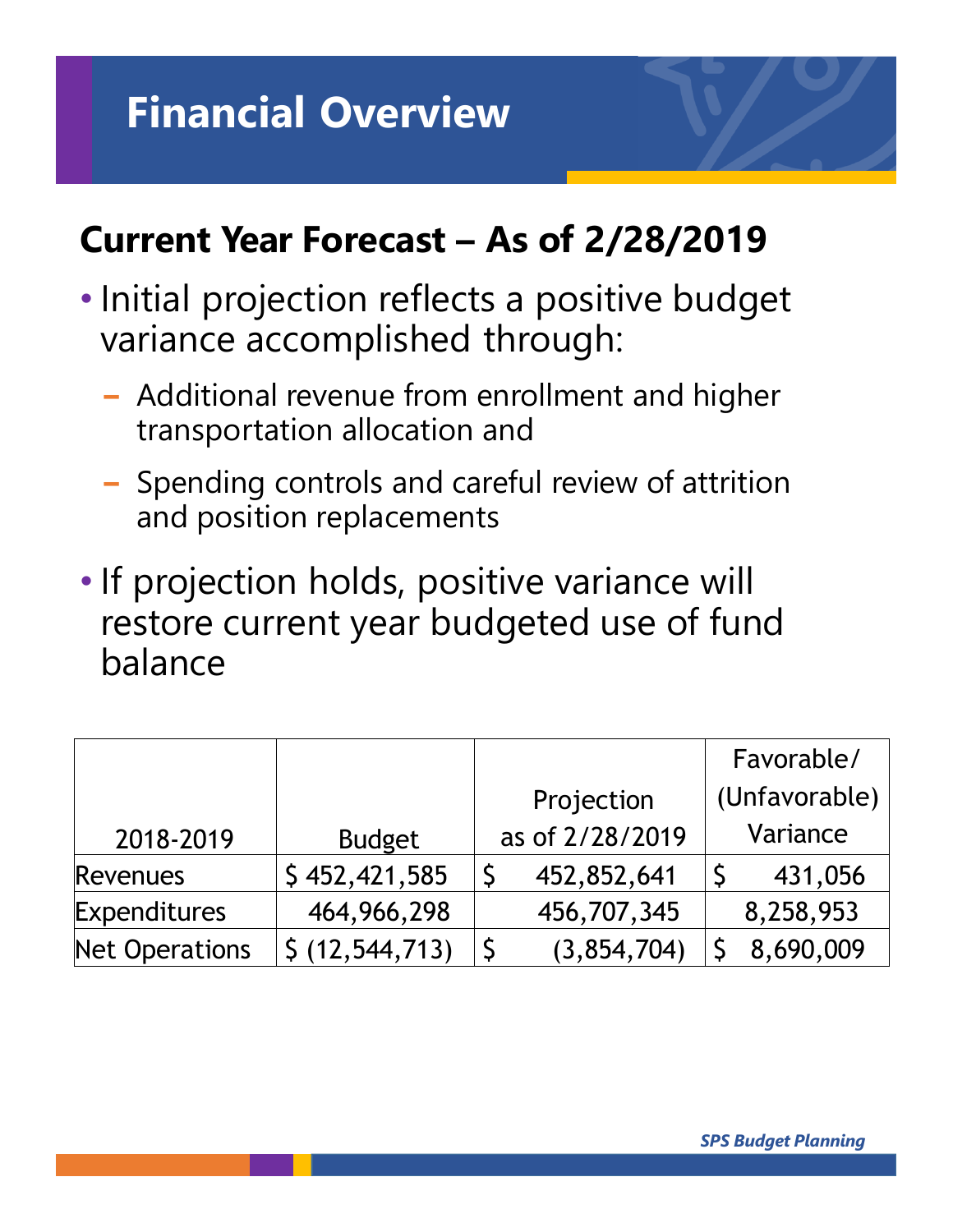### **Fund Balance Analysis**

#### **Fund Balance Policy - 6022**

- Fund balance is a critical component of sound financial practices. A minimum fund balance provides a buffer against unforeseen risk and financial uncertainty.
	- − General fund operations include complexities of funding, economic uncertainties and the need for fund balance set asides.
- Definitions
	- <sup>−</sup> Restricted balances are restricted for a specific purpose. Examples include required for loan/debt reserves, insurance claims, and amounts due to employees for leave balances. This category also includes amounts that are not in a spendable form such as inventory items (stock in the warehouse)
		- Restricted balances are NOT included in the minimum fund balance requirements because they are either required reserves or non-cash assets
	- <sup>−</sup> Committed balances for a specific purpose as established by the School Board
	- <sup>−</sup> Assigned balances for specific purpose as established by the Superintendent
	- − Unassigned balances are set-aside to cover unforeseen expenditures or revenue shortfalls. The balance also provides cash flow to meet the cost of operations and is not intended for on-going expenditures.
	- <sup>−</sup> Minimum fund balance policy: 5-6% of prior year expenditures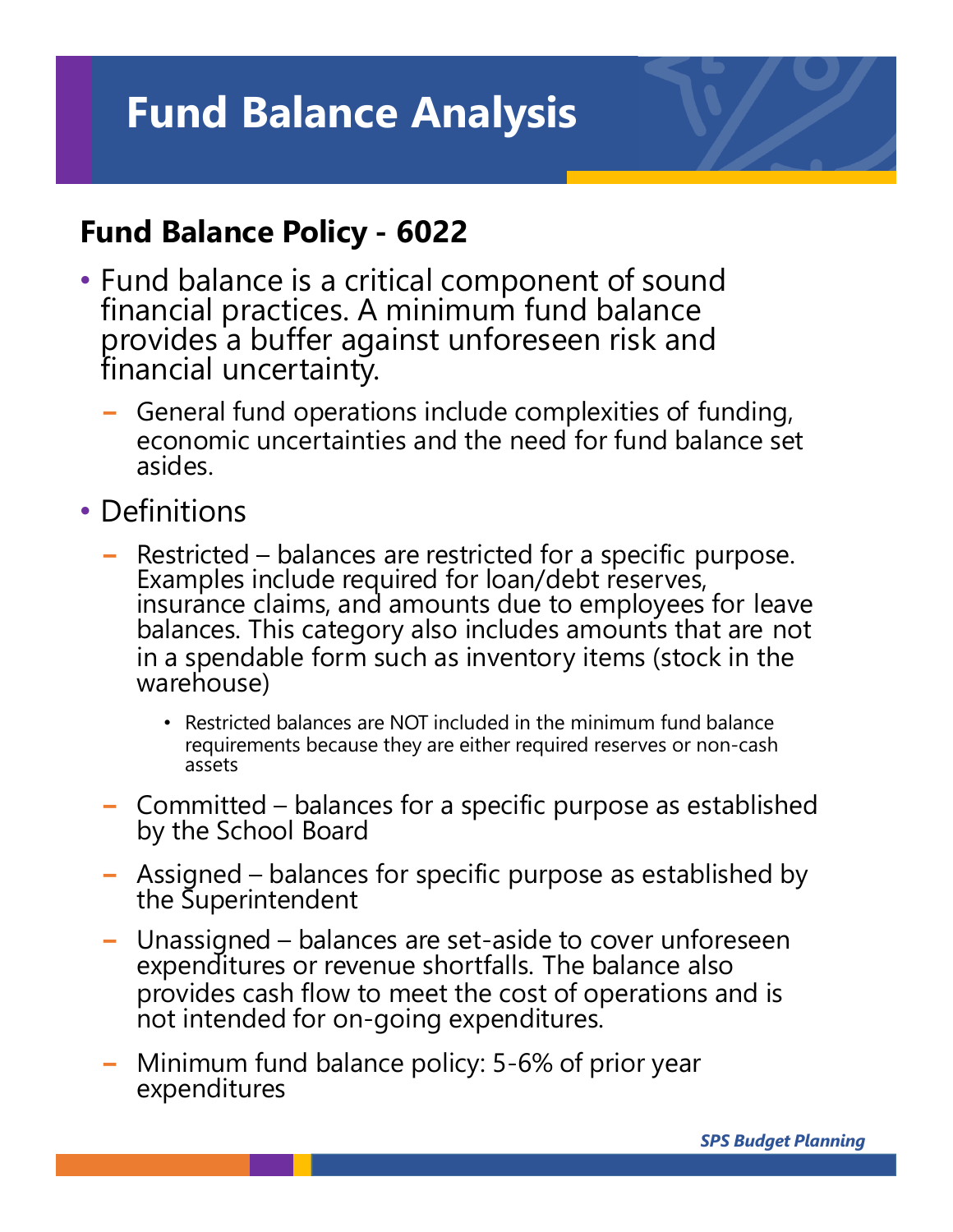## **Fund Balance Analysis – continued**

### **Fund Balance Policy - 6022**

| <b>Description</b>                                                                                                                                                 | <b>Amount</b>                                                   | <b>Percent</b><br><b>Fund</b><br><b>Balance</b> |
|--------------------------------------------------------------------------------------------------------------------------------------------------------------------|-----------------------------------------------------------------|-------------------------------------------------|
| Total Fund Balance, 8/31/2018                                                                                                                                      | \$40,107,947                                                    | 9.72%                                           |
| <b>Less: Restricted balances</b><br>Non-spendable/prepaids<br><b>Debt Service</b><br>Self-Insurance<br><b>Skill Center</b><br><b>Total Restricted Fund Balance</b> | 3,932,607<br>5,800,000<br>2,900,000<br>453,228<br>$-13,085,835$ | $-3.17%$                                        |
| 8/31/2018 - Fund Balance<br>Subject to Policy 6022 (CAU) *                                                                                                         | \$27,022,112                                                    | 6.55%                                           |
|                                                                                                                                                                    |                                                                 |                                                 |
| * 8/31/2018 Minimum Fund<br><b>Balance Calculation</b>                                                                                                             | $27,022,112 \div$<br>412,815,662                                | 6.55%                                           |
| 8/31/2019 Minimum Fund<br><b>Balance Projection</b>                                                                                                                | $23,167,408 \div$<br>456,707,345                                | 5.07%                                           |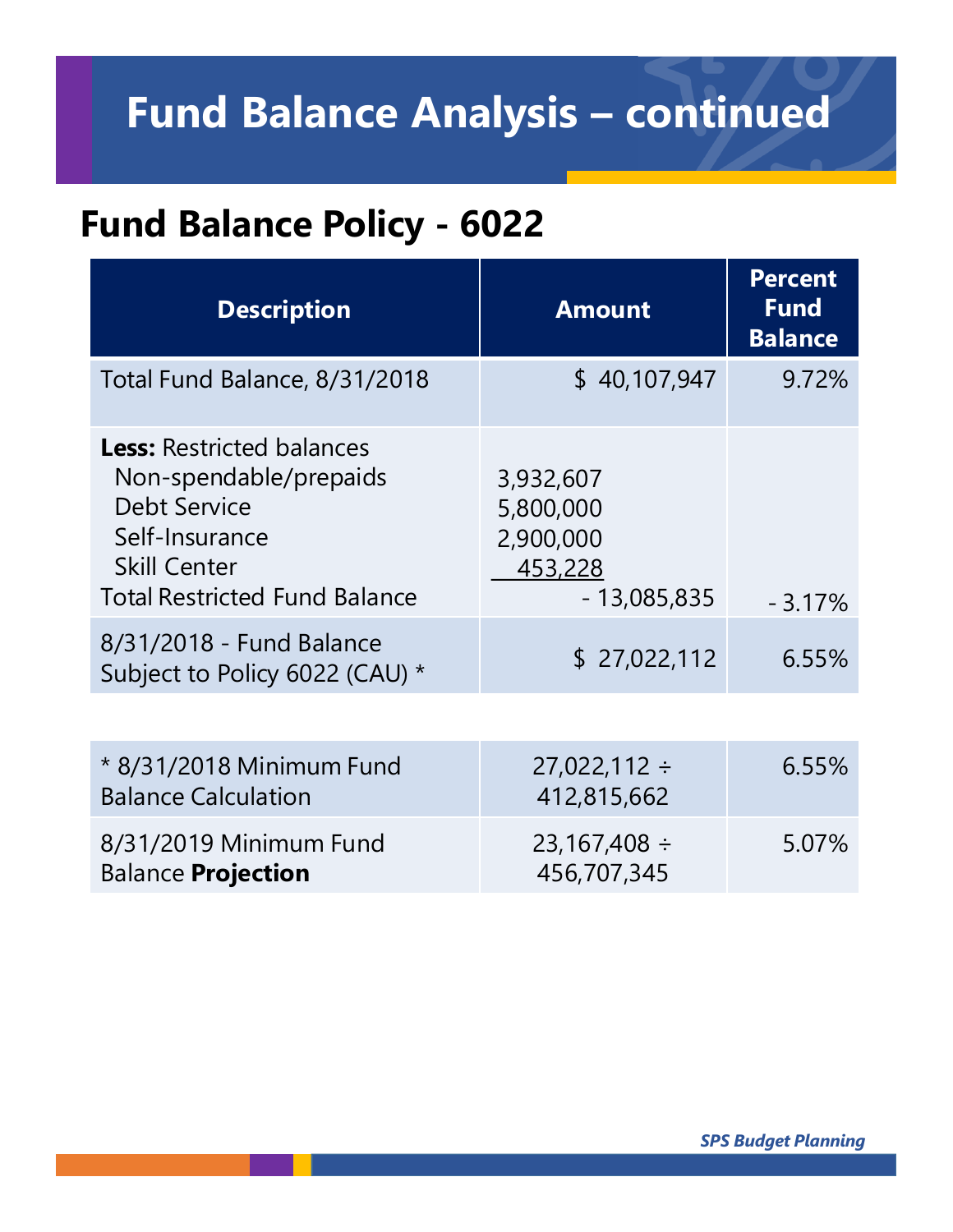## **Thought Exchange "Themes"**

- Our community expects a comprehensive, well-rounded learning environment to include
	- − Low class sizes
	- − Competitive, professional level salaries
	- − Nurses, counselors, mental health therapists
	- − Prioritizing students
	- − Careful assessment of central support staffing and spending
	- − Transparency
	- − Ongoing advocacy with the legislature for full state funding
	- − Safe and secure learning environment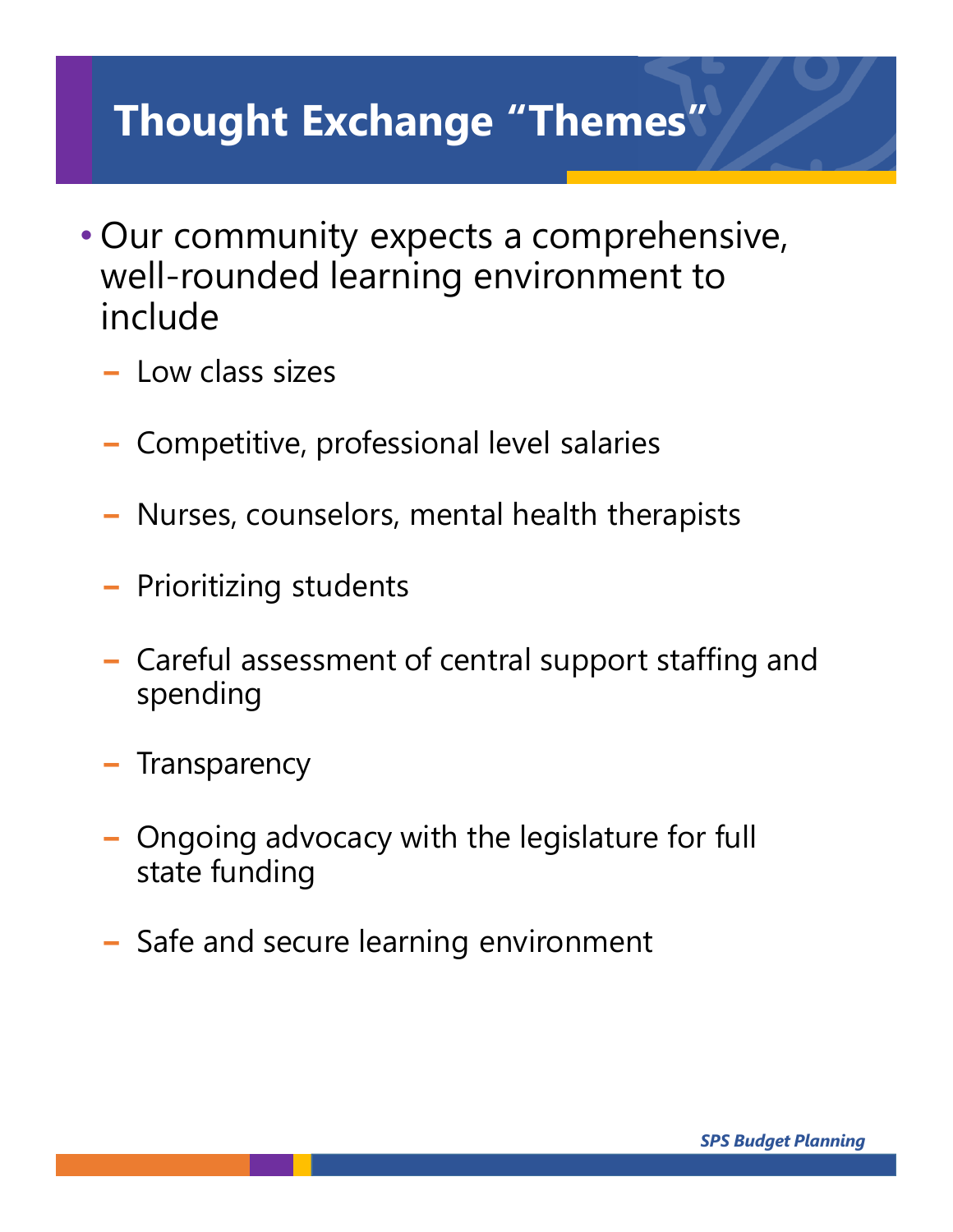### **Budget Planning Standards with School Board Priorities**

#### **Historical Standards Previously Adopted**

- Focus financial resources on programs that directly support the District's Strategic Plan and student achievement, with an emphasis on maximizing<br>instructional time with certificated staff and:
	- <sup>−</sup> preparing students to successfully complete some form of higher education: technical program, 2-year or 4-year degree (T-2-4)
	- supporting high-achieving students at all grade levels
	- abilities ensuring content-rich offerings for all students of all academic
	- and lower class size) − maintaining a strong K-3 foundation (e.g., all-day kindergarten
	- − increasing, where possible, new resources toward teaching and direct classroom activities consistent with School Board Resolution 2013-26
- $\bullet\,$  Maintain a safe learning and working environment for students and staff
- Sustain staff, parent and community support
- Maintain the District's:
	- financial integrity
	- investment in human capital, facilities, technology, and other physical assets
	- − commitment toward market sensitive employee compensation
- Retain an essential level of support services for District operations
- Assure revenue generating programs break even (e,g. Nutrition Services, Express, Camps, etc.)
- Budget decisions should be: Student focused ▪practical ▪sustainable (on-going revenue supports\_on-<br>going expenditures) ▪timely ▪cost effective ▪legal ▪commensurate with adjustments in student enrollment · evaluated on an ongoing basis, based<br>on the standards

*SPS Budget Planning*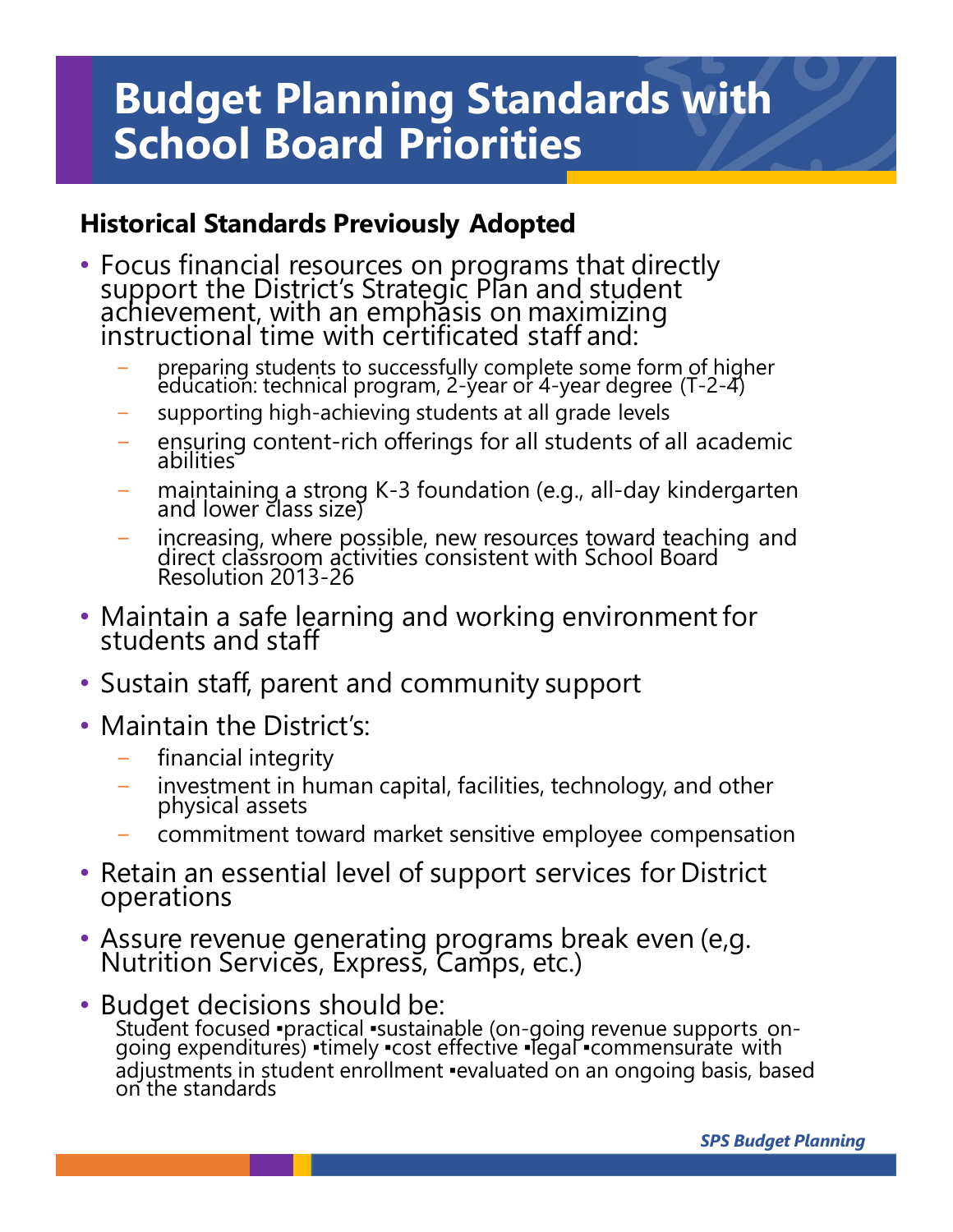## **Proposed 2019-2020 Budget Priorities**

- Based on the current financial context<br>and constituent feedback, the guiding Principles for Budget Development this year are to:
	- − Protect basic needs for all students
	- − Maintain essential support services
	- − Meet legal compliance and educational standards
- Budget Priorities and focus will:
	- − Explore spending adjustments away from the reductions; identify operational inefficiencies
	- − Focus on lower class sizes and staff-to-student ratios for K-3 students, while seeing some increase in combination classrooms and staff to student ratios in grades 4-12
	- − Provide educational programs and services within available resources
	- − Ensure unrestricted fund balance supports sound financial practices and provides for unplanned emergencies such as enrollment fluctuations, legislative mandates, etc.